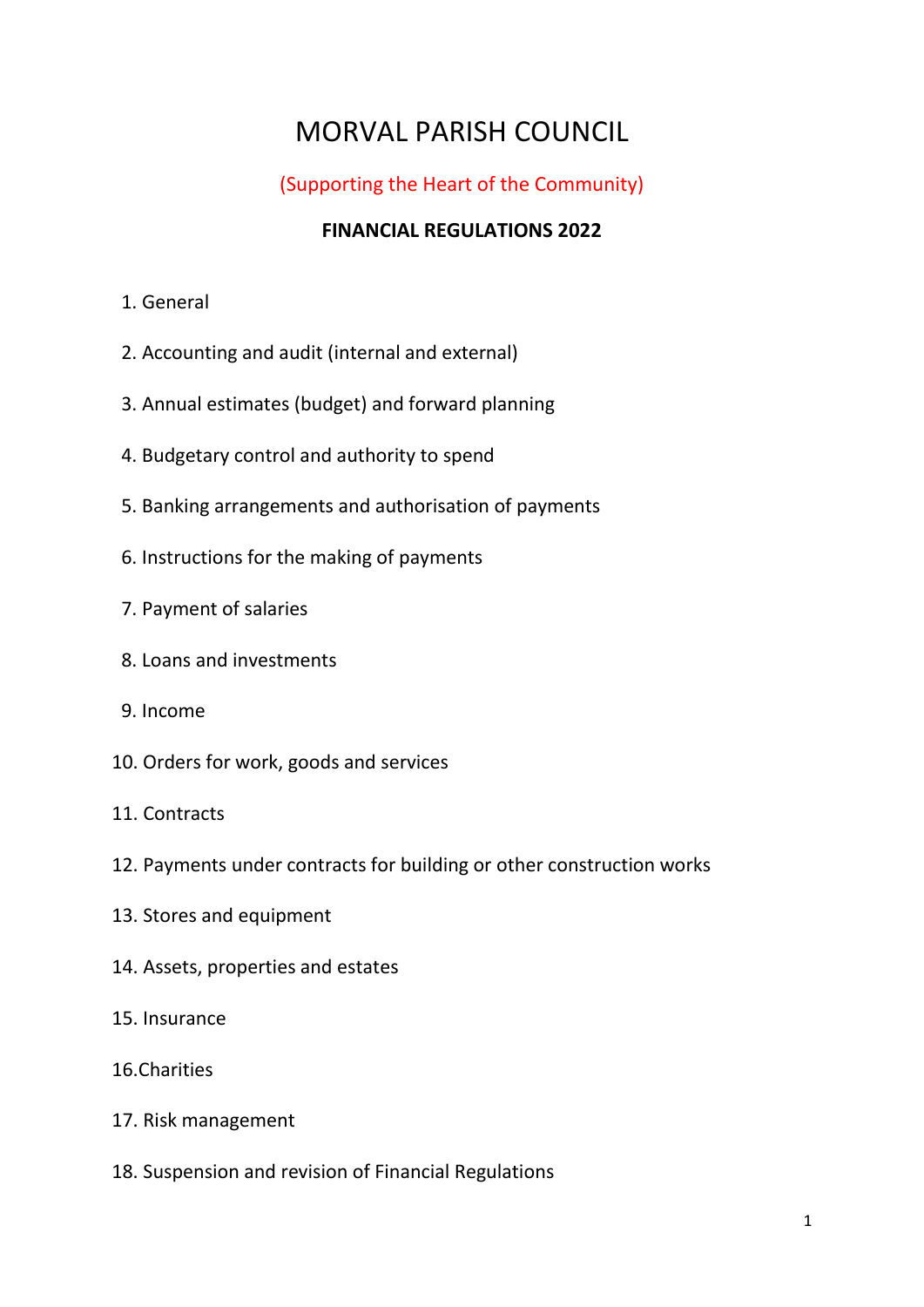**These Financial Regulations were accepted by the council at its meeting held on Wednesday 4th May 2022.**

# **1. General**

1.1. These financial regulations govern the conduct of financial management by the council and may only be amended or varied by resolution of the council. Financial regulations are one of the council's three governing policy documents providing procedural guidance for members and officers. Financial regulations must be observed in conjunction with the council's standing orders<sup>1</sup> and any individual financial regulations relating to contracts.

1.2. The council is responsible in law for ensuring that its financial management is adequate and effective and that the council has a sound system of internal control which facilitates the effective exercise of the council's functions, including arrangements for the management of risk.

1.3. The council's accounting control systems must include measures:

- for the timely production of accounts;
- that provide for the safe and efficient safeguarding of public money;
- to prevent and detect inaccuracy and fraud; and
- identifying the duties of officers.

1.4. These financial regulations demonstrate how the council meets these responsibilities and requirements.

1.5. At least once a year, prior to approving the Annual Governance Statement, the council must review the effectiveness of its system of internal control which shall be in accordance with proper practices.

1.6. Deliberate or wilful breach of these Regulations by an employee may give rise to disciplinary proceedings.

1.7. Members of council are expected to follow the instructions within these Regulations and not to entice employees to breach them. Failure to follow instructions within these Regulations brings the office of councillor into disrepute.

<sup>&</sup>lt;sup>1</sup> Model Standing Orders for Councils (2018 Edition) is available from NALC (©NALC 2018)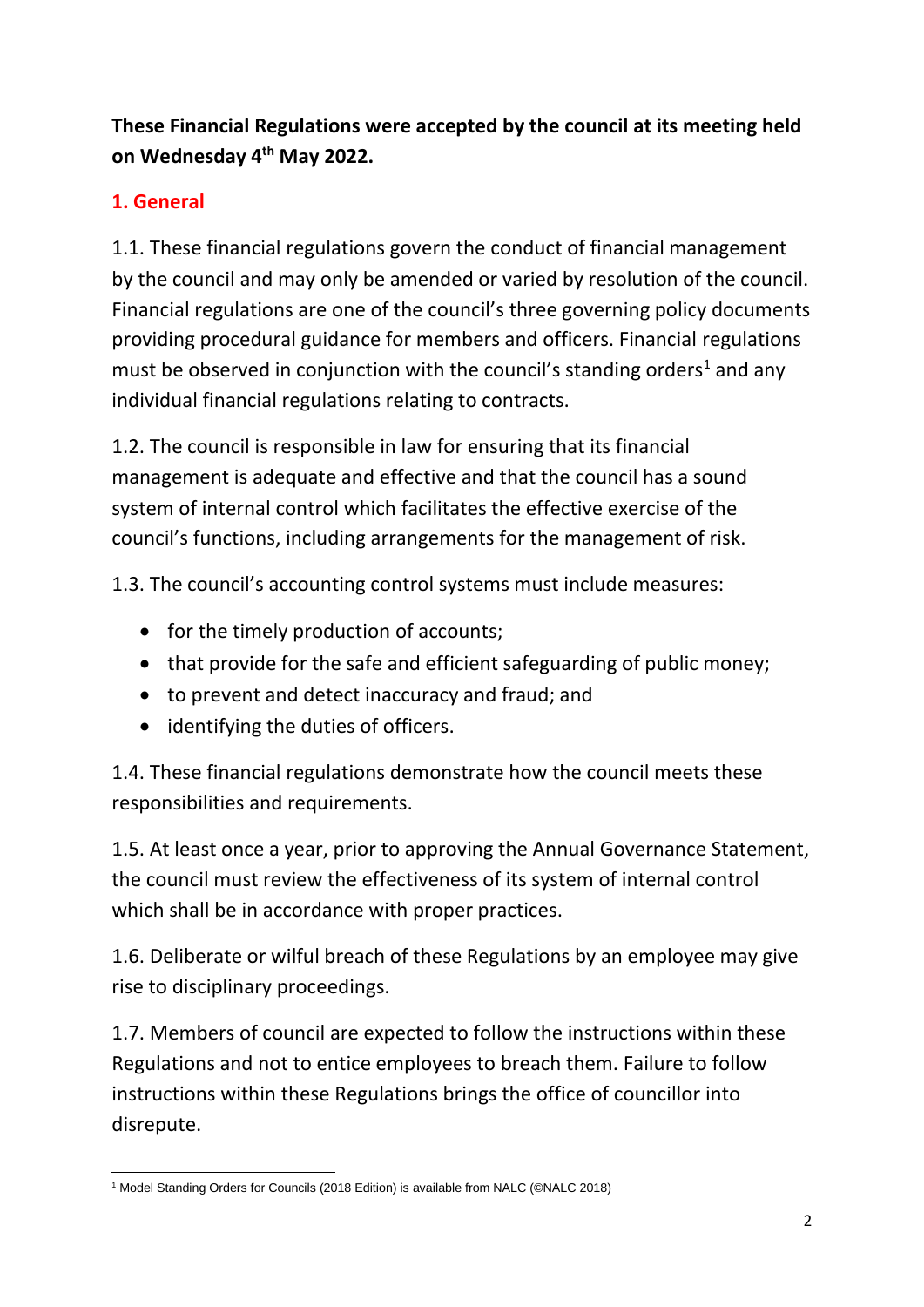1.8. The Responsible Financial Officer (RFO) holds a statutory office to be appointed by the council. The Clerk has been appointed as RFO for this council and these regulations will apply accordingly.

1.9. The RFO;

- acts under the policy direction of the council;
- administers the council's financial affairs in accordance with all Acts, Regulations and proper practices;
- determines on behalf of the council its accounting records and accounting control systems;
- ensures the accounting control systems are observed;
- maintains the accounting records of the council up to date in accordance with proper practices;
- assists the council to secure economy, efficiency and effectiveness in the use of its resources; and
- produces financial management information as required by the council.

1.10. The accounting records determined by the RFO shall be sufficient to show and explain the council's transactions and to enable the RFO to ensure that any income and expenditure account and statement of balances, or record of receipts and payments and additional information, as the case may be, or management information prepared for the council from time to time comply with the Accounts and Audit Regulations.

1.11. The accounting records determined by the RFO shall in particular contain:

- entries from day to day of all sums of money received and expended by the council and the matters to which the income and expenditure or receipts and payments account relate;
- a record of the assets and liabilities of the council; and
- wherever relevant, a record of the council's income and expenditure in relation to claims made, or to be made, for any contribution, grant or subsidy.
- 1.12. The accounting control systems determined by the RFO shall include: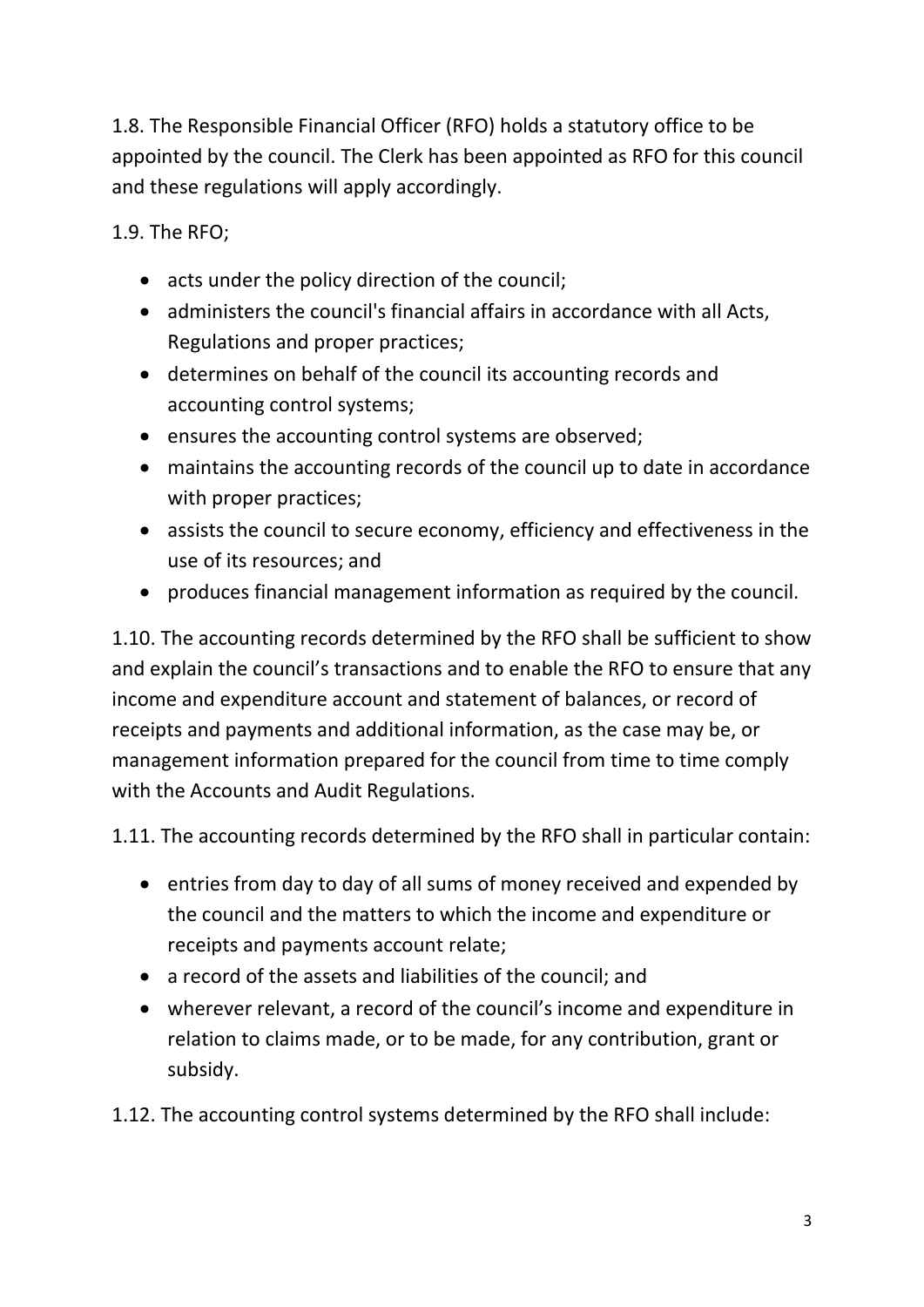- procedures to ensure that the financial transactions of the council are recorded as soon as reasonably practicable and as accurately and reasonably as possible;
- procedures to enable the prevention and detection of inaccuracies and fraud and the ability to reconstruct any lost records;
- identification of the duties of officers dealing with financial transactions and division of responsibilities of those officers in relation to significant transactions;
- procedures to ensure that uncollectable amounts, including any bad debts are not submitted to the council for approval to be written off except with the approval of the RFO and that the approvals are shown in the accounting records; and
- measures to ensure that risk is properly managed.

1.13. The council is not empowered by these Regulations or otherwise to delegate certain specified decisions. In particular any decision regarding:

- setting the final budget or the precept (council tax requirement);
- approving accounting statements;
- approving an annual governance statement;
- borrowing;
- writing off bad debts;
- declaring eligibility for the General Power of Competence; and
- addressing recommendations in any report from the internal or external auditors, shall be a matter for the full council only.

1.14. In addition, the council must:

- determine and keep under regular review the bank mandate for all council bank accounts;
- approve any grant or a single commitments; and
- in respect of the annual salary for any employee have regard to recommendations about annual salaries of employees made by the relevant committee in accordance with its terms of reference.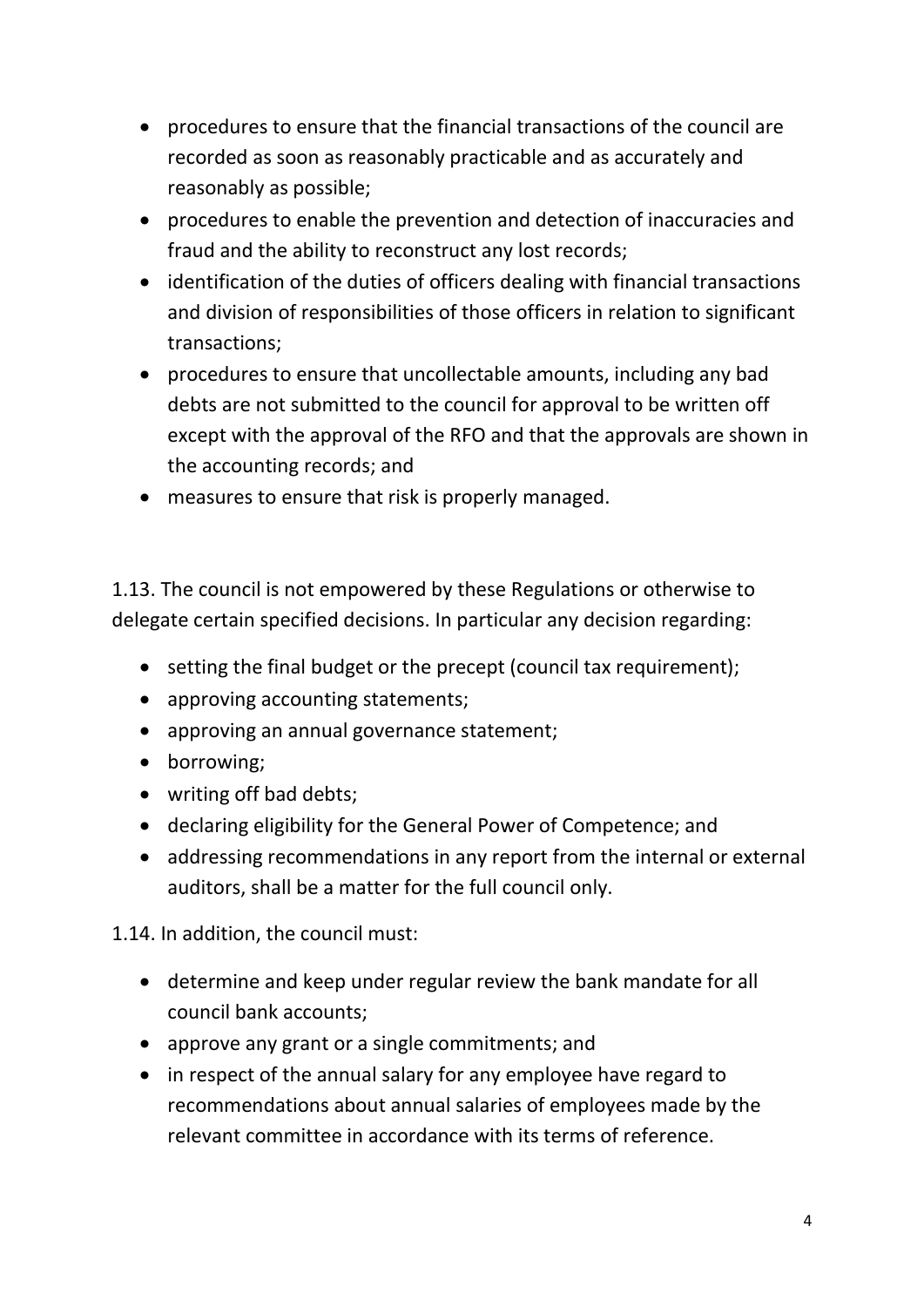1.15. In these financial regulations, references to the Accounts and Audit Regulations or 'the regulations' shall mean the regulations issued under the provisions of section 27 of the Audit Commission Act 1998, or any superseding legislation, and then in force unless otherwise specified.

In these financial regulations the term 'proper practice' or 'proper practices' shall refer to guidance issued in *Governance and Accountability for Local Councils - a Practitioners' Guide (England)* issued by the Joint Practitioners Advisory Group (JPAG), available from the websites of NALC and the Society for Local Council Clerks (SLCC).

# **2. Accounting and audit (internal and external)**

2.1. All accounting procedures and financial records of the council shall be determined by the RFO in accordance with the Accounts and Audit Regulations, appropriate guidance and proper practices.

2.2. On a regular basis, at least once in each quarter, and at each financial year end, a member other than the Chairman shall be appointed to verify bank reconciliations for all accounts produced by the RFO. The member shall sign the reconciliations and the original bank statements (or similar document) as evidence of verification. This activity shall on conclusion be reported, including any exceptions, to and noted by the council [Finance Committee].

2.3. The RFO shall complete the annual statement of accounts, annual report, and any related documents of the council contained in the Annual Return (as specified in proper practices) as soon as practicable after the end of the financial year and having certified the accounts shall submit them and report thereon to the council within the timescales set by the Accounts and Audit Regulations.

2.4. The council shall ensure that there is an adequate and effective system of internal audit of its accounting records, and of its system of internal control in accordance with proper practices. Any officer or member of the council shall make available such documents and records as appear to the council to be necessary for the purpose of the audit and shall, as directed by the council,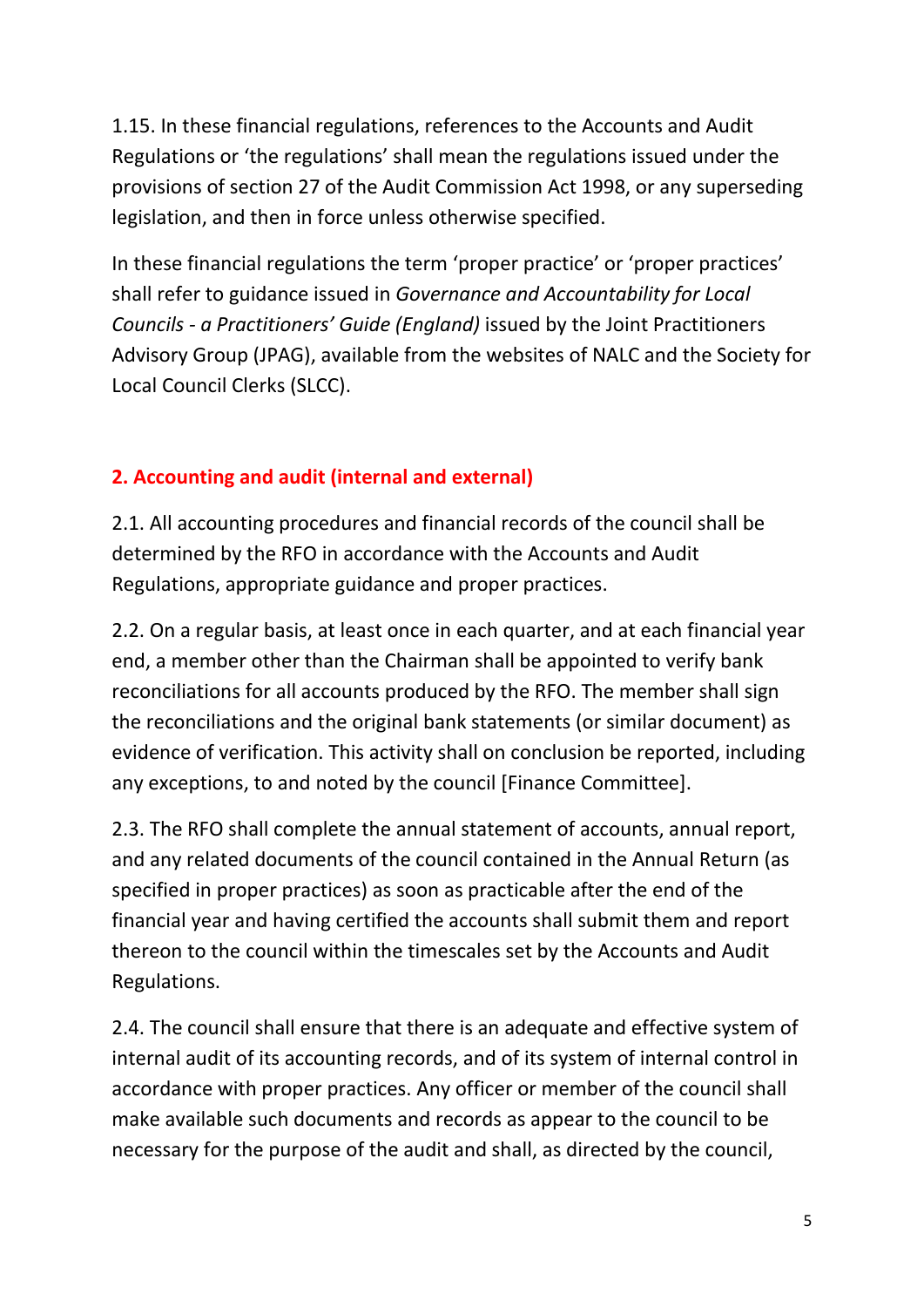supply the RFO, internal auditor, or external auditor with such information and explanation as the council considers necessary for that purpose.

2.5. The internal auditor shall be appointed by and shall carry out the work in relation to internal controls required by the council in accordance with proper practices.

2.6. The internal auditor shall:

- be competent and independent of the financial operations of the council;
- report to council in writing, or in person, on a regular basis with a minimum of one annual written report during each financial year;
- to demonstrate competence, objectivity and independence, be free from any actual or perceived conflicts of interest, including those arising from family relationships; and
- has no involvement in the financial decision making, management or control of the council

2.7. Internal or external auditors may not under any circumstances:

- perform any operational duties for the council;
- initiate or approve accounting transactions; or
- direct the activities of any council employee, except to the extent that such employees have been appropriately assigned to assist the internal auditor.

2.8. For the avoidance of doubt, in relation to internal audit the terms 'independent' and 'independence' shall have the same meaning as is described in proper practices.

2.9. The RFO shall make arrangements for the exercise of electors' rights in relation to the accounts including the opportunity to inspect the accounts, books, and vouchers and display or publish any notices and statements of account required by Audit Commission Act 1998, or any superseding legislation, and the Accounts and Audit Regulations.

2.10. The RFO shall, without undue delay, bring to the attention of all councillors any correspondence or report from internal or external auditors.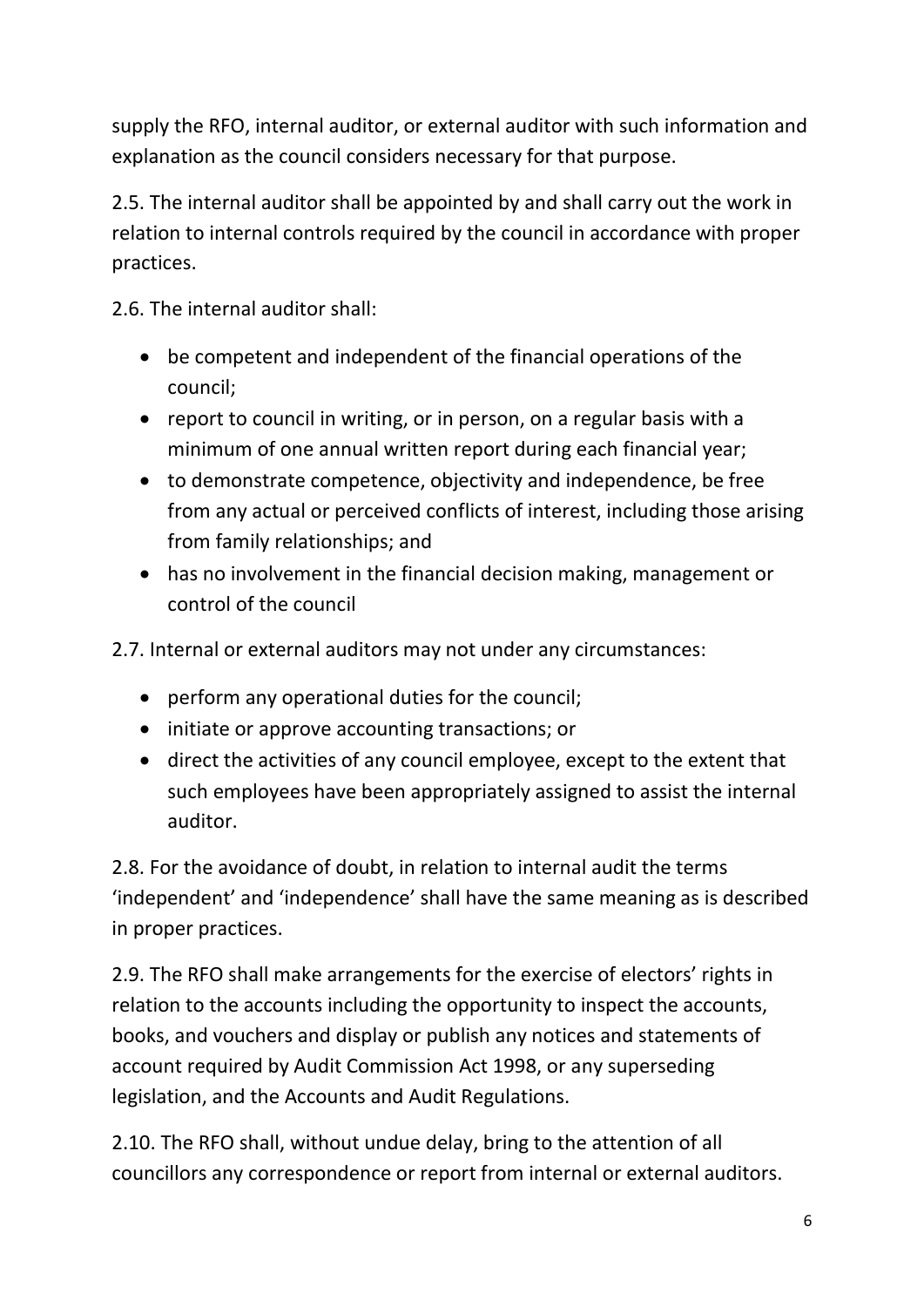# **3. Annual estimates (budget) and forward planning**

3.1. The RFO must each year, by no later than November, prepare detailed estimates of all receipts and payments including the use of reserves and all sources of funding for the following financial year in the form of a budget to be considered by the council.

3.2. The council shall consider annual budget proposals in relation to the council's three year forecast of revenue and capital receipts and payments including recommendations for the use of reserves and sources of funding and update the forecast accordingly.

3.3. The council shall fix the precept (council tax requirement), and relevant basic amount of council tax to be levied for the ensuing financial year not later than by the end of January each year. The RFO shall issue the precept to the billing authority and shall supply each member with a copy of the approved annual budget.

3.4. The approved annual budget shall form the basis of financial control for the ensuing year.

# **4. Budgetary control and authority to spend**

4.1. Expenditure on revenue items may be authorised up to the amounts included for that class of expenditure in the approved budget. This authority is to be determined by the council.

Such authority is to be evidenced by a minute.

Contracts may not be disaggregated to avoid controls imposed by these regulations.

4.2. No expenditure may be authorised that will exceed the amount provided in the revenue budget for that class of expenditure other than by resolution of the council, or duly delegated committee. During the budget year and with the approval of council having considered fully the implications for public services, unspent and available amounts may be moved to other budget headings or to an earmarked reserve as appropriate ('virement').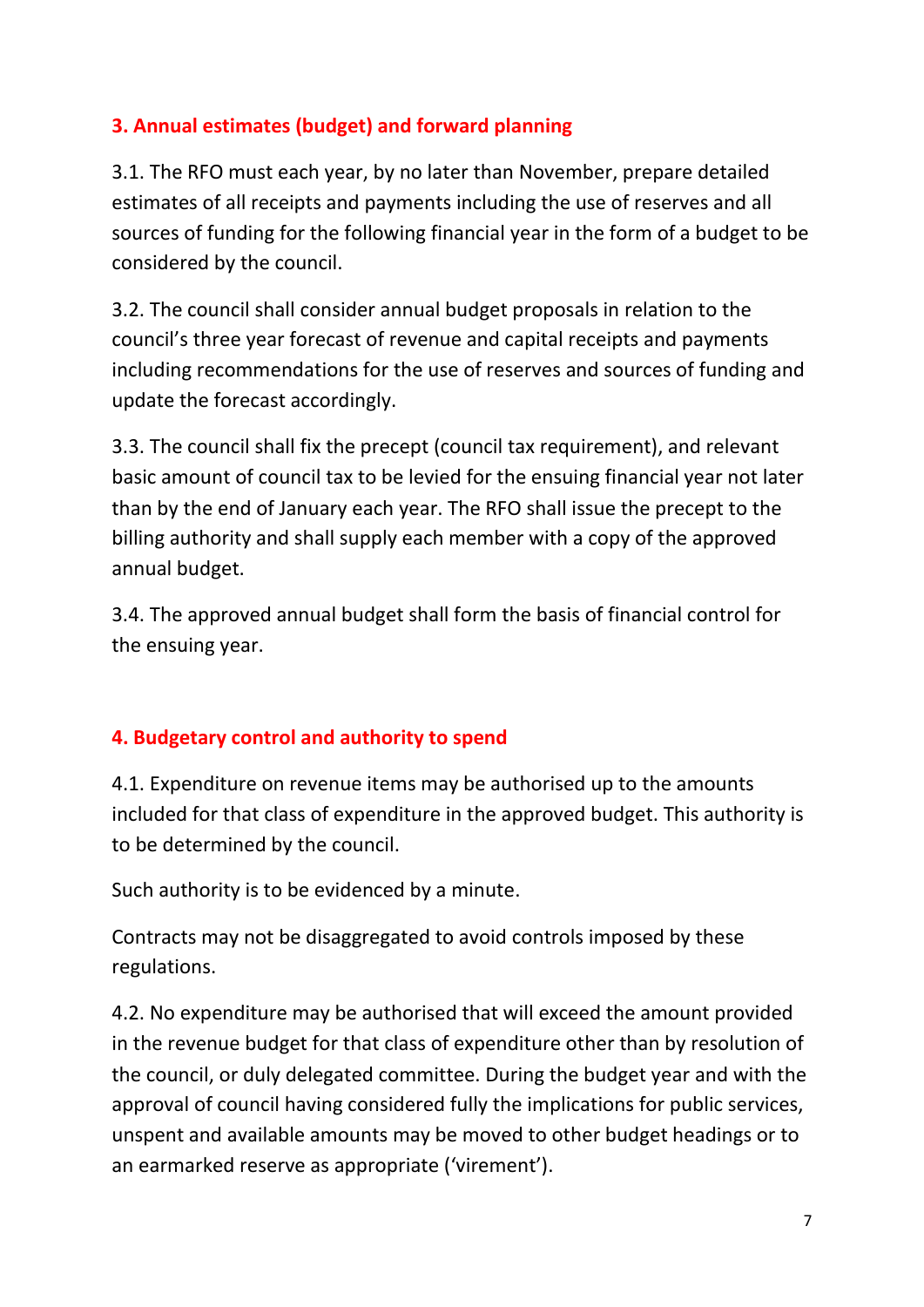4.3. Unspent provisions in the revenue or capital budgets for completed projects shall not be carried forward to a subsequent year.

4.4. The salary budgets are to be reviewed at least annually in November for the following financial year and such review shall be evidenced by a hard copy schedule signed by the Clerk and the Chairman of Council or relevant committee.

4.5. The clerk may authorise expenditure for the on-going maintenance of council assets subject to a limit of £200. The clerk will report such action to the council as soon as practicably possible.

4.6. In cases of extreme risk to the delivery of council services, the clerk may authorise revenue expenditure on behalf of the council which in the clerk's judgement it is necessary to carry out. Such expenditure includes repair, replacement or other work, whether or not there is any budgetary provision for the expenditure, subject to a limit of £500. The Clerk shall report such action to the chairman as soon as possible and to the council as soon as practicable thereafter.

4.7. The clerk may incur the expenditure needed to maintain adequate office supplies of stationery and equipment in order to carry out the functions of the parish clerk without prior authorisation of the parish council. The amount of this expenditure should not exceed £250. All such expenditure is to be brought to the attention of the parish council as soon as practicably possible.

4.8. No expenditure shall be authorised in relation to any capital project and no contract entered into or tender accepted involving capital expenditure unless the council is satisfied that the necessary funds are available and the requisite borrowing approval has been obtained.

4.9. All capital works shall be administered in accordance with the council's standing orders and financial regulations relating to contracts.

4.8. The RFO shall regularly provide the council with a statement of receipts and payments to date under each head of the budgets, comparing actual expenditure to the appropriate date against that planned as shown in the budget. These statements are to be prepared at least at the end of each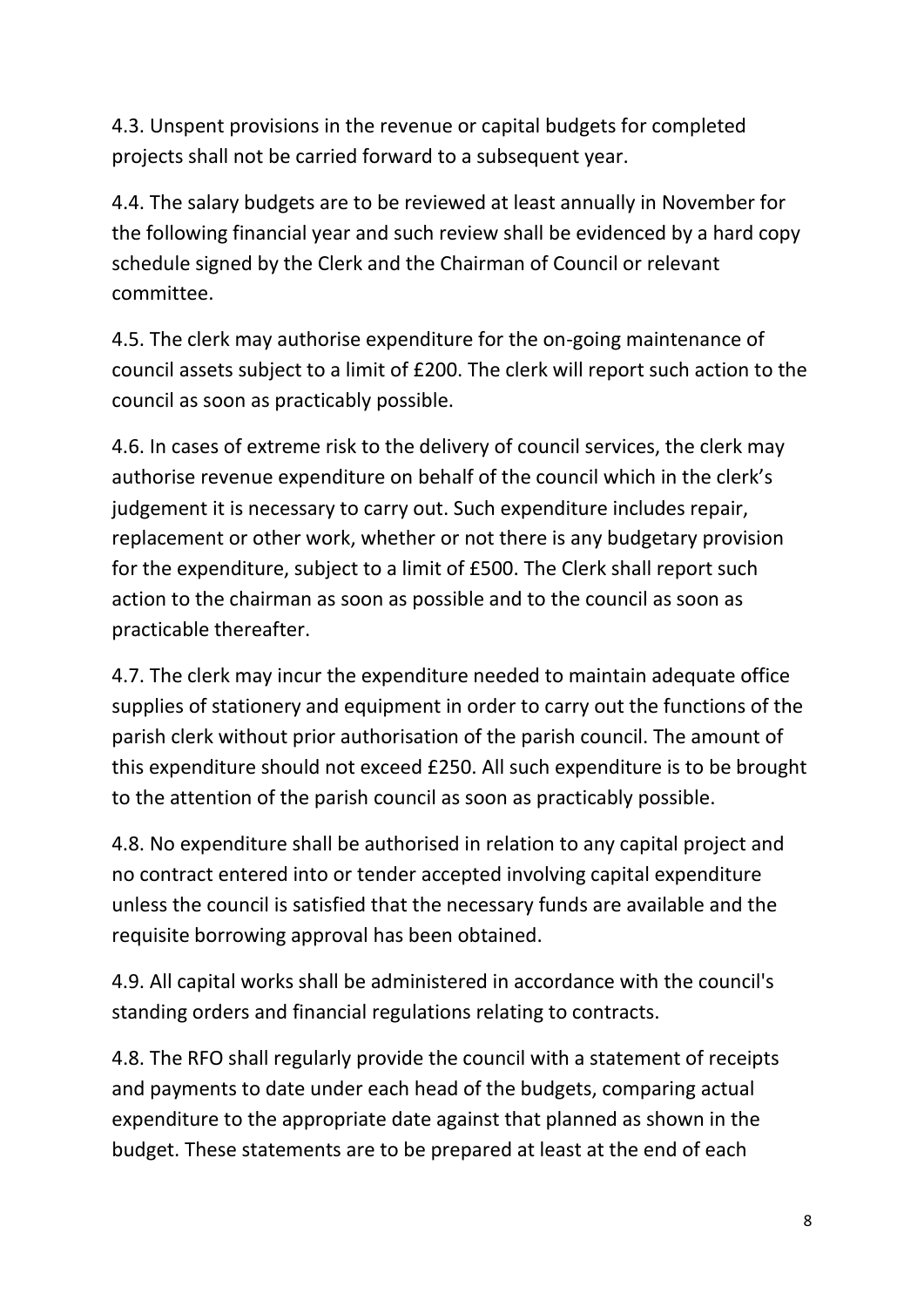financial quarter and shall show explanations of material variances. For this purpose "material" shall be in excess of £100 or 15% of the budget.

4.9. Changes in earmarked reserves shall be approved by council as part of the budgetary control process.

# **5. Banking arrangements and authorisation of payments**

5.1. The council's banking arrangements, including the bank mandate, shall be made by the RFO and approved by the council; banking arrangements may not be delegated to a committee. They shall be regularly reviewed for safety and efficiency.

5.2. The RFO shall prepare a schedule of payments requiring authorisation, forming part of the Agenda for the Meeting and, together with the relevant invoices, present the schedule to council. The council shall review the schedule for compliance and, having satisfied itself shall authorise payment by a resolution of the council. A detailed list of all payments shall be disclosed within or as an attachment to the minutes of the meeting at which payment was authorised. Personal payments (including salaries, wages, expenses and any payment made in relation to the termination of a contract of employment) may be summarised to remove public access to any personal information.

5.3. All invoices for payment shall be examined, verified and certified by the RFO to confirm that the work, goods or services to which each invoice relates has been received, carried out, examined and represents expenditure previously approved by the council.

5.4. The RFO shall examine invoices for arithmetical accuracy and analyse them to the appropriate expenditure heading. The RFO shall take all steps to pay all invoices submitted, and which are in order, at the next available council meeting.

5.5. The RFO shall have delegated authority to authorise the payment of items only in the following circumstances:

a) If a payment is necessary to avoid a charge to interest under the Late Payment of Commercial Debts (Interest) Act 1998, and the due date for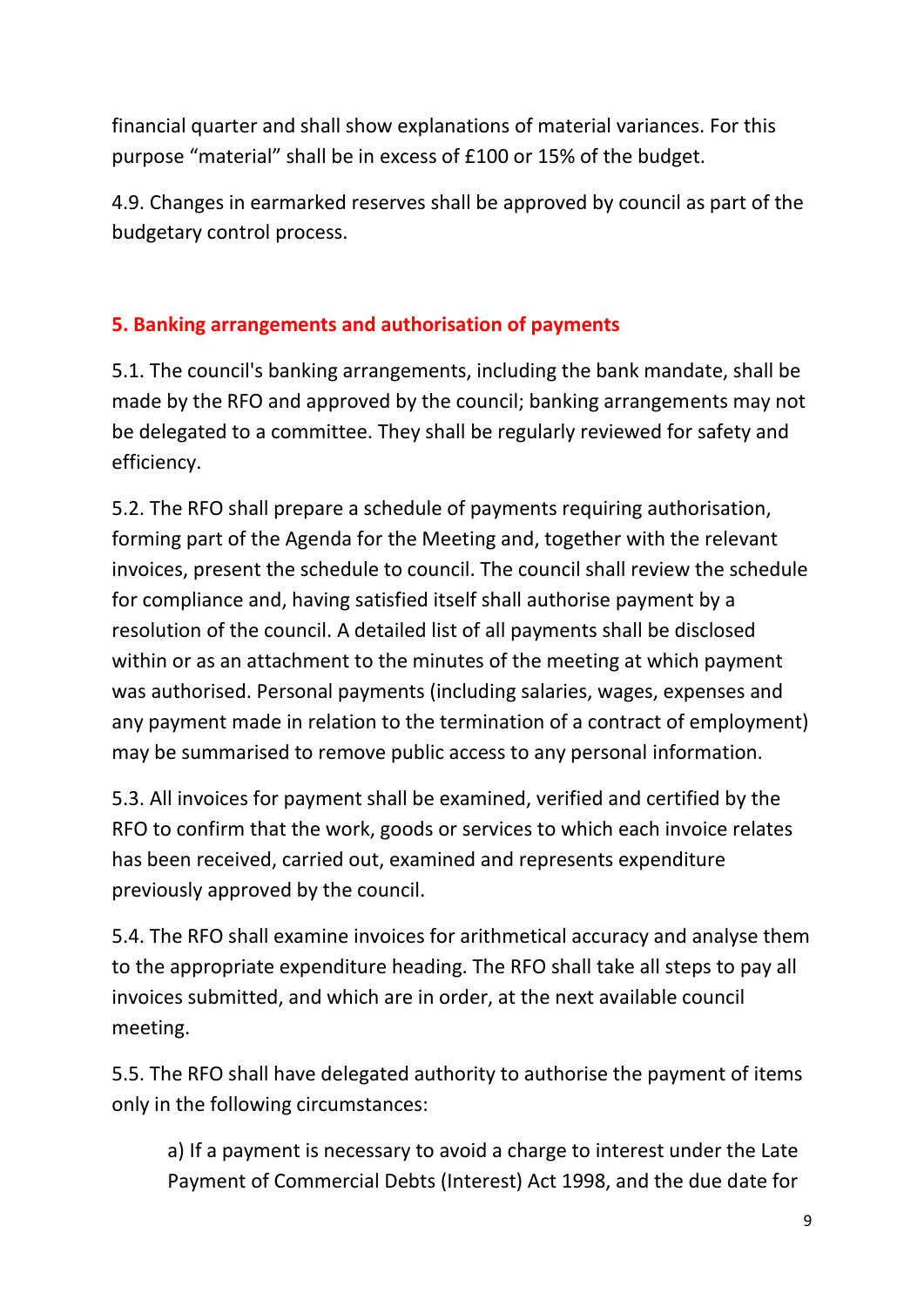payment is before the next scheduled Meeting of council, where the Clerk and RFO certify that there is no dispute or other reason to delay payment, provided that a list of such payments shall be submitted to the next appropriate meeting of council;

b) An expenditure item authorised under 5.6 below (continuing contracts and obligations) provided that a list of such payments shall be submitted to the next appropriate meeting of council; or

c) fund transfers within the councils banking arrangements up to the sum of £10,000, provided that a list of such payments shall be submitted to the next appropriate meeting of council.

5.6. For each financial year the Clerk/RFO shall draw up a list of due payments which arise on a regular basis as the result of a continuing contract, statutory duty, or obligation (such as but not exclusively) Salaries, PAYE and NI, Superannuation Fund and regular maintenance contracts and the like for which council may authorise payment for the year provided that the requirements of regulation 4.1 (Budgetary Controls) are adhered to, provided also that a list of such payments shall be submitted to the next appropriate meeting of council.

5.7. A record of regular payments made under 5.6 above shall be drawn up and be signed by two members on each and every occasion when payment is authorised - thus controlling the risk of duplicated payments being authorised and / or made.

5.8. In respect of grants a duly authorised committee shall approve expenditure within any limits set by council and in accordance with any policy statement approved by council. Any Revenue or Capital Grant in excess of £5,000 shall before payment, be subject to ratification by resolution of the council.

5.9. Members are subject to the Code of Conduct that has been adopted by the council and shall comply with the Code and Standing Orders when a decision to authorise or instruct payment is made in respect of a matter in which they have a disclosable pecuniary or other interest, unless a dispensation has been granted.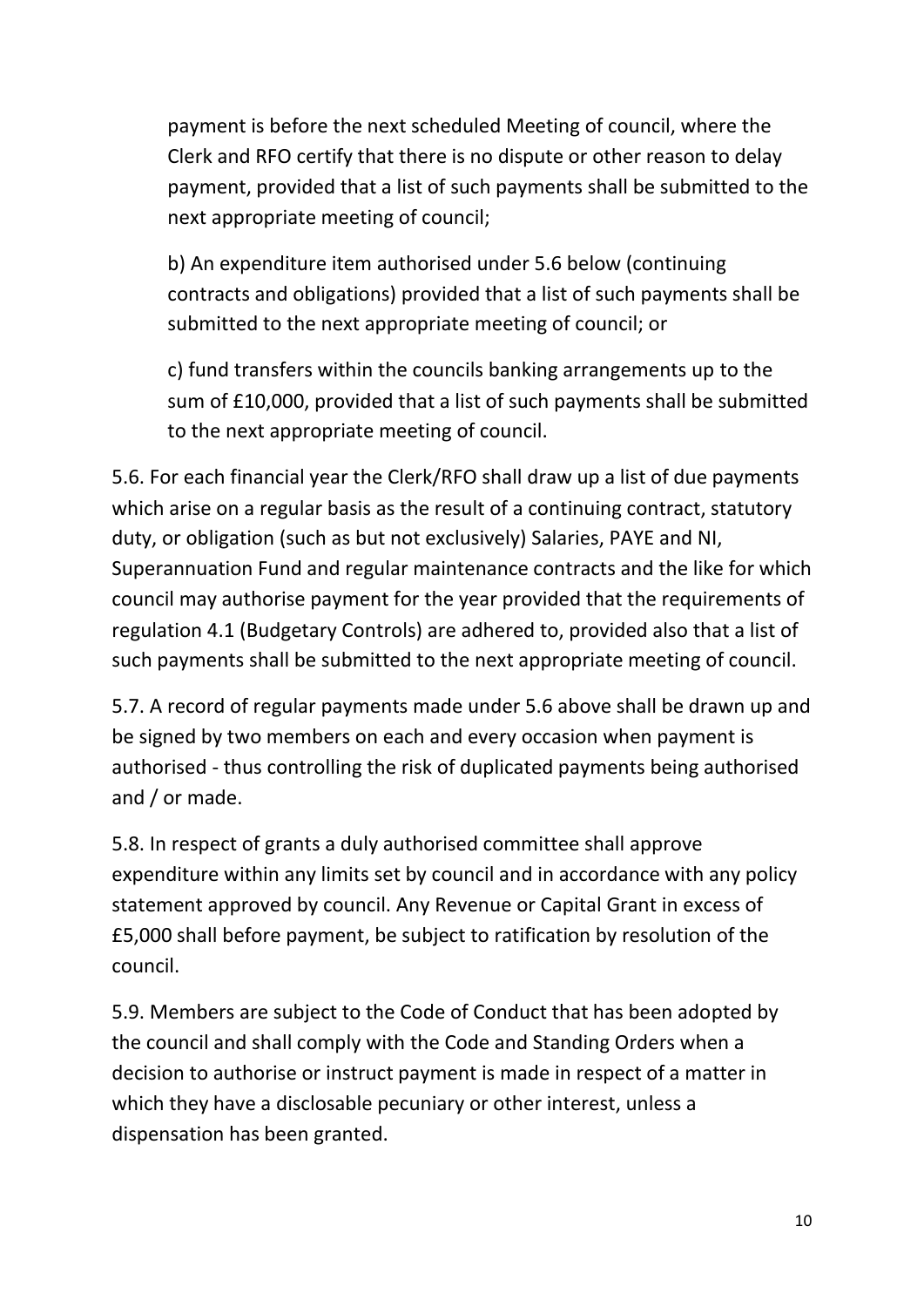5.10. The council will aim to rotate the duties of members in these Regulations so that onerous duties are shared out as evenly as possible over time.

5.11. Any changes in the recorded details of suppliers, such as bank account records, shall be approved in writing by a Member.

# **6. Instructions for the making of payments**

6.1. The council will make safe and efficient arrangements for the making of its payments.

6.2. Following authorisation under Financial Regulation 5 above, the council, a duly delegated committee or, if so delegated, the Clerk or RFO shall give instruction that a payment shall be made.

6.3. All payments shall be affected by cheque or other instructions to the council's bankers, or otherwise, in accordance with a resolution of council.

6.4. Cheques or orders for payment drawn on the bank account in accordance with the schedule as presented to council or committee shall be signed by two members of council in accordance with a resolution instructing that payment. A member who is a bank signatory, having a connection by virtue of family or business relationships with the beneficiary of a payment, should not, under normal circumstances, be a signatory to the payment in question.

6.5. To indicate agreement of the details shown on the cheque or order for payment with the counterfoil and the invoice or similar documentation, the signatories shall each also initial the cheque counterfoil. Where payment has been made by BACS the two members of the council who authorised the payment shall sign the payment schedule at the next parish council meeting.

6.6. All payments shall be reported to the council at the next convenient meeting.

6.7. If thought appropriate by the council, payment for utility supplies (energy, telephone and water) and any National Non-Domestic Rates may be made by variable direct debit provided that the instructions are signed by two members and any payments are reported to council as made. The approval of the use of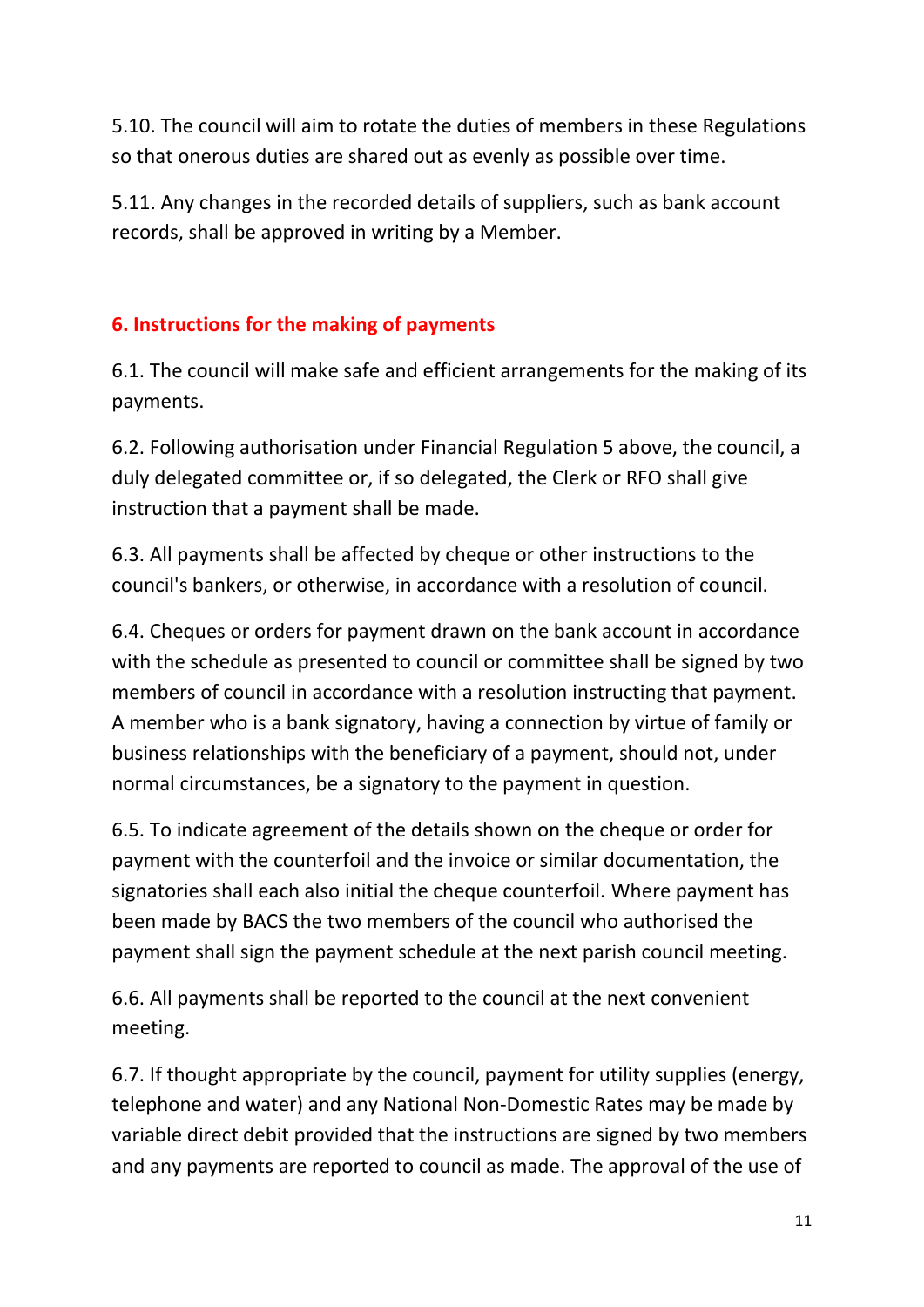a variable direct debit shall be renewed by resolution of the council at least every two years.

6.8. If thought appropriate by the council, payment for certain items (principally salaries) may be made by banker's standing order provided that the instructions are signed, or otherwise evidenced by two members are retained and any payments are reported to council as made. The approval of the use of a banker's standing order shall be renewed by resolution of the council at least every two years.

6.9. If thought appropriate by the council, payment for certain items may be made by BACS or CHAPS methods provided that the instructions for each payment are signed, or otherwise evidenced, by two authorised bank signatories, are retained and any payments are reported to council as made. The approval of the use of BACS or CHAPS shall be renewed by resolution of the council at least every two years.

6.10. If thought appropriate by the council payment for certain items may be made by internet banking transfer provided evidence is retained showing which members approved the payment.

6.11. Where a computer requires use of a personal identification number (PIN) or other password(s), for access to the council's records on that computer, a note shall be made of the PIN and Passwords and shall be handed to and retained by the Chairman of Council in a sealed dated envelope. This envelope may not be opened other than in the presence of two other councillors. After the envelope has been opened, in any circumstances, the PIN and / or passwords shall be changed as soon as practicable. The fact that the sealed envelope has been opened, in whatever circumstances, shall be reported to all members immediately and formally to the next available meeting of the council. This will not be required for a member's personal computer used only for remote authorisation of bank payments.

6.12. No employee or councillor shall disclose any PIN or password, relevant to the working of the council or its bank accounts, to any person not authorised in writing by the council or a duly delegated committee.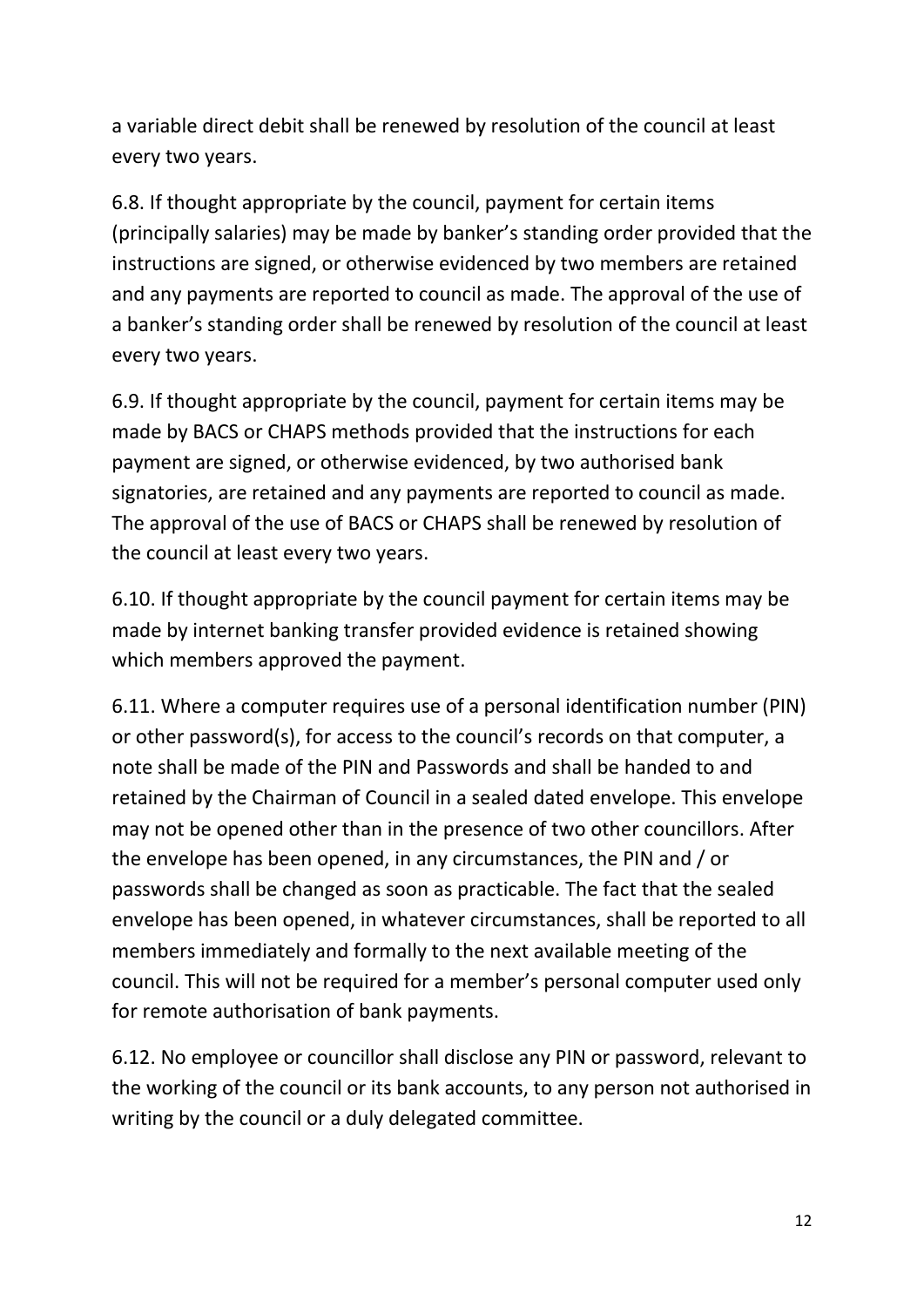6.13. Regular back-up copies of the records on any computer shall be made and shall be stored securely away from the computer in question, and preferably off site.

6.14. The council, and any members using computers for the council's financial business, shall ensure that anti-virus, anti-spyware and firewall software with automatic updates, together with a high level of security, is used.

6.15. Where internet banking arrangements are made with any bank, the Clerk shall be appointed as the Service Administrator. The bank mandate approved by the council shall identify a number of councillors who will be authorised to approve transactions on those accounts. The bank mandate will state clearly the amounts of payments that can be instructed by the use of the Service Administrator alone, or by the Service Administrator with a stated number of approvals.

6.16. Access to any internet banking accounts will be directly to the access page (which may be saved under "favourites"), and not through a search engine or e-mail link. Remembered or saved passwords facilities must not be used on any computer used for council banking work. Breach of this Regulation will be treated as a very serious matter under these regulations.

6.17. Changes to account details for suppliers, which are used for internet banking may only be changed on written hard copy notification by the supplier and supported by hard copy authority for change signed by the Clerk and a member. A programme of regular checks of standing data with suppliers will be followed.

6.18. Any Debit Card issued for use will be specifically restricted to the Clerk and will also be restricted to a single transaction maximum value of £500 unless authorised by council in writing before any order is placed.

6.19. Any corporate credit card or trade card account opened by the council will be specifically restricted to use by the Clerk and shall be subject to automatic payment in full at each month-end. Personal credit or debit cards of members or staff shall not be used under any circumstances.

6.20. The council will not maintain any form of cash float. All cash received must be banked intact. Any payments made in cash by the Clerk (for example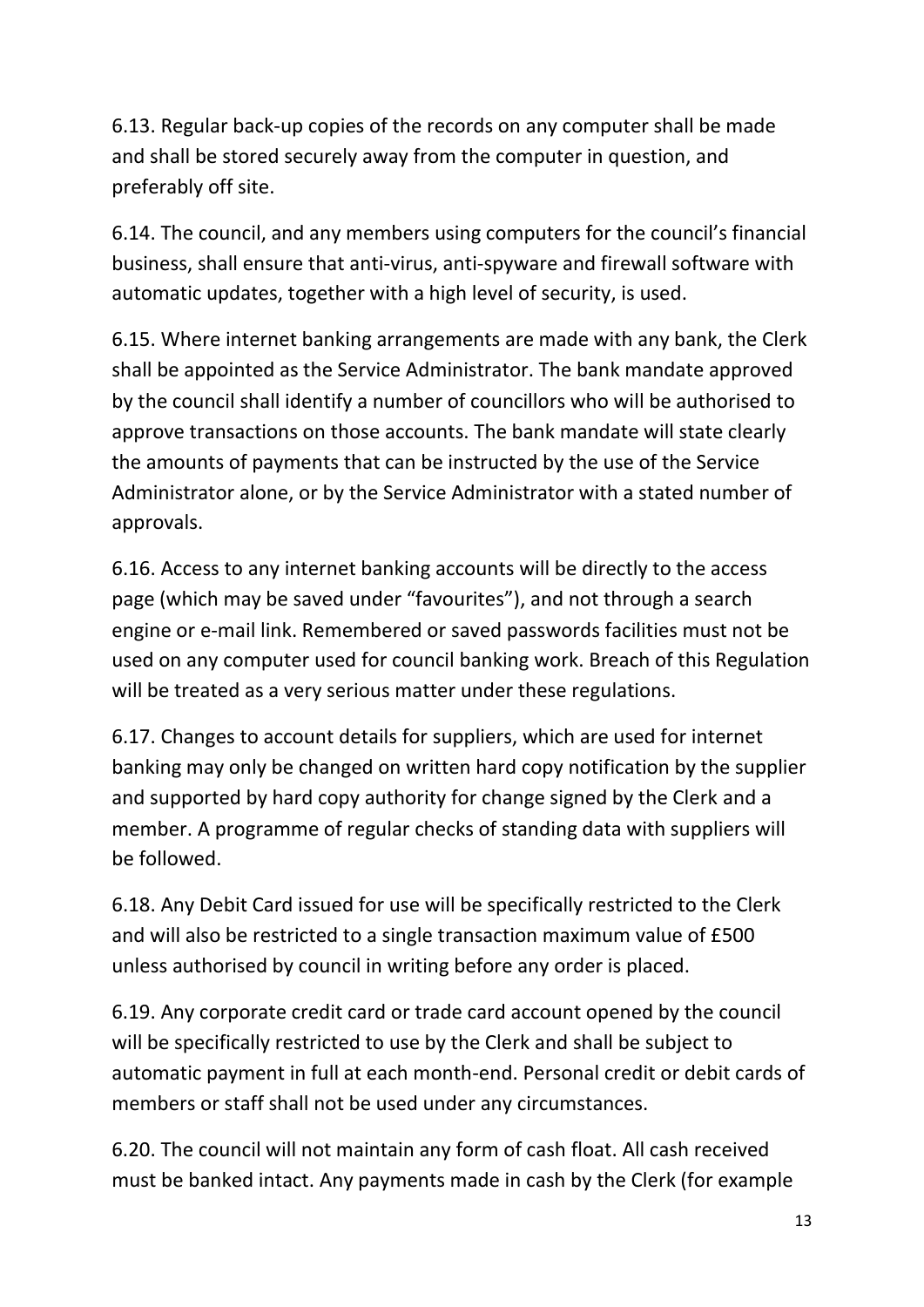for postage or minor stationery items) shall be refunded on a regular basis, at least quarterly.

# **7. Payment of salaries**

7.1. As an employer, the council shall make arrangements to meet fully the statutory requirements placed on all employers by PAYE and National Insurance legislation. The payment of all salaries shall be made in accordance with payroll records and the rules of PAYE and National Insurance currently operating, and salary rates shall be as agreed by council, or duly delegated committee.

7.2. Payment of salaries and payment of deductions from salary such as may be required to be made for tax, national insurance and pension contributions, or similar statutory or discretionary deductions must be made in accordance with the payroll records and on the appropriate dates stipulated in employment contracts, provided that each payment is reported to the next available council meeting, as set out in these regulations above.

7.3. No changes shall be made to any employee's pay, emoluments, or terms and conditions of employment without the prior consent of the council.

7.4. Each and every payment to employees of net salary and to the appropriate creditor of the statutory and discretionary deductions shall be recorded in a separate confidential record (confidential cash book). This confidential record is not open to inspection or review (under the Freedom of Information Act 2000 or otherwise) other than:

a) by any councillor who can demonstrate a need to know;

b) by the internal auditor;

c) by the external auditor; or

d) by any person authorised under Audit Commission Act 1998, or any superseding legislation.

7.5. The total of such payments in each calendar month shall be reported with all other payments as made as may be required under these Financial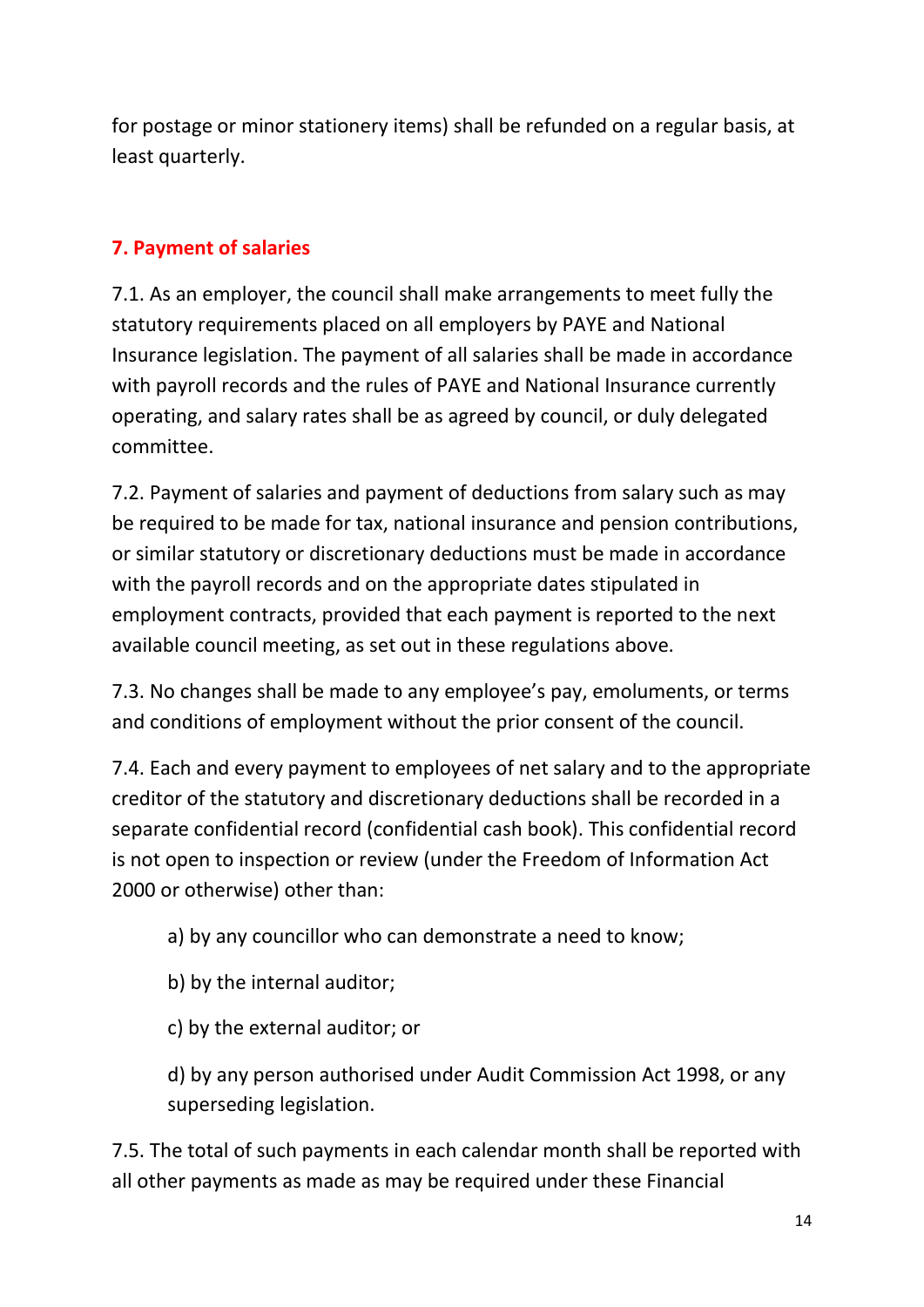Regulations, to ensure that only payments due for the period have actually been paid.

7.6. An effective system of personal performance management should be maintained for the senior officers.

7.7. Any termination payments shall be supported by a clear business case and reported to the council. Termination payments shall only be authorised by council.

7.8. Before employing interim staff, the council must consider a full business case.

# **8. Loans and investments**

8.1. All borrowings shall be affected in the name of the council, after obtaining any necessary borrowing approval. Any application for borrowing approval shall be approved by Council as to terms and purpose. The application for borrowing approval, and subsequent arrangements for the loan shall only be approved by full council.

8.2. Any financial arrangement which does not require formal borrowing approval from the Secretary of State/Welsh Assembly Government (such as Hire Purchase or Leasing of tangible assets) shall be subject to approval by the full council. In each case a report in writing shall be provided to council in respect of value for money for the proposed transaction.

8.3. The council will arrange with the council's banks and investment providers for the sending of a copy of each statement of account to the Chairman of the council at the same time as one is issued to the Clerk or RFO.

8.4. All loans and investments shall be negotiated in the name of the council and shall be for a set period in accordance with council policy.

8.5. The council shall consider the need for an Investment Strategy and Policy which, if drawn up, shall be in accordance with relevant regulations, proper practices and guidance. Any Strategy and Policy shall be reviewed by the council at least annually.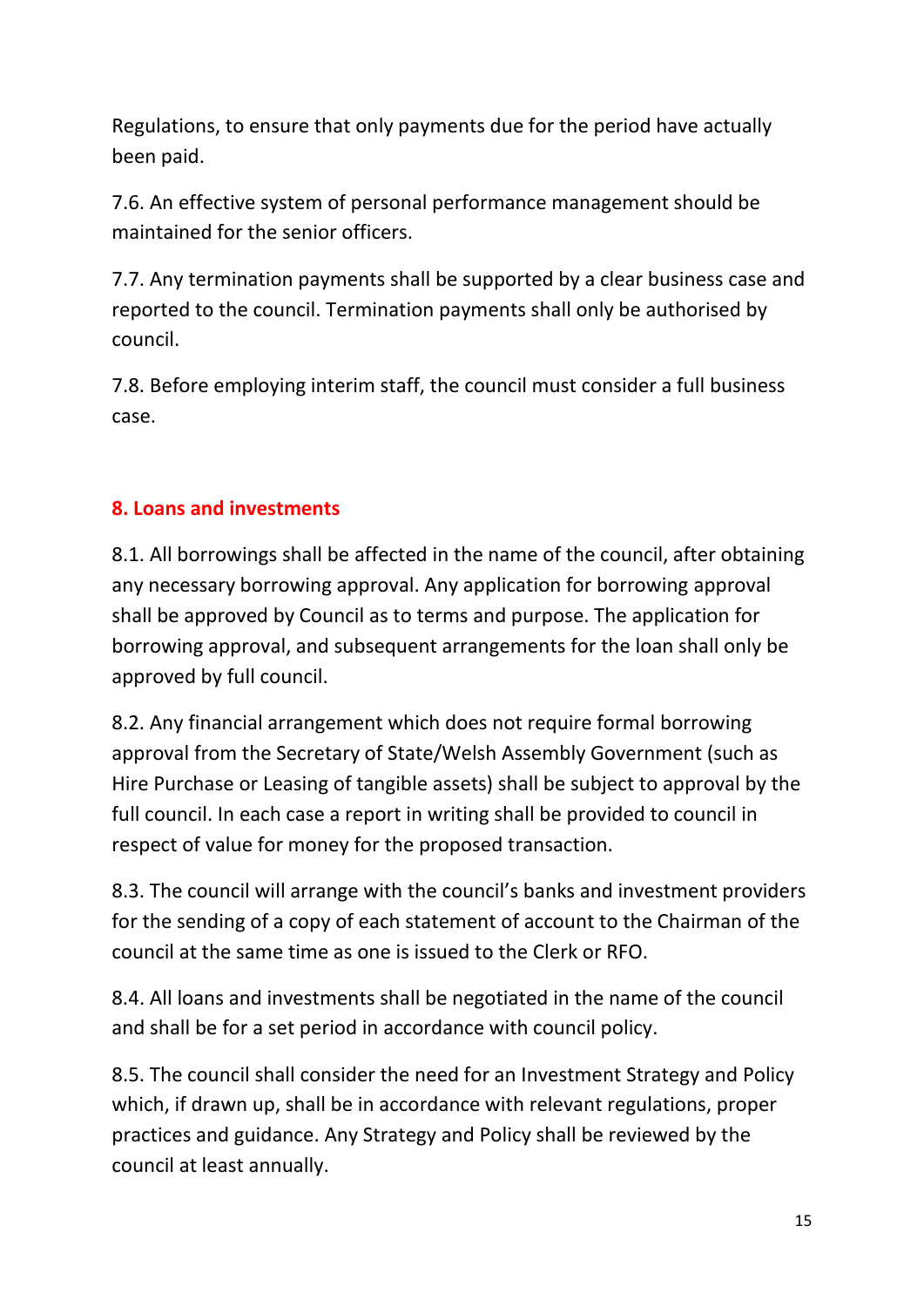8.6. All investments of money under the control of the council shall be in the name of the council.

8.7. All investment certificates and other documents relating thereto shall be retained in the custody of the RFO.

8.8. Payments in respect of short term or long-term investments, including transfers between bank accounts held in the same bank, or branch, shall be made in accordance with Regulation 5 (Authorisation of payments) and Regulation 6 (Instructions for payments).

# **9. Income**

9.1. The collection of all sums due to the council shall be the responsibility of and under the supervision of the RFO.

9.2. Particulars of all charges to be made for work done, services rendered or goods supplied shall be agreed annually by the council, notified to the RFO and the RFO shall be responsible for the collection of all accounts due to the council.

9.3. The council will review all fees and charges at least annually, following a report of the Clerk.

9.4. Any sums found to be irrecoverable and any bad debts shall be reported to the council and shall be written off in the year.

9.5. All sums received on behalf of the council shall be banked intact as directed by the RFO. In all cases, all receipts shall be deposited with the council's bankers with such frequency as the RFO considers necessary.

9.6. The origin of each receipt shall be entered on the paying-in slip.

9.7. Personal cheques shall not be cashed out of money held on behalf of the council.

9.8. The RFO shall promptly complete any VAT Return that is required. Any repayment claim due in accordance with VAT Act 1994 section 33 shall be made at least annually coinciding with the financial year end.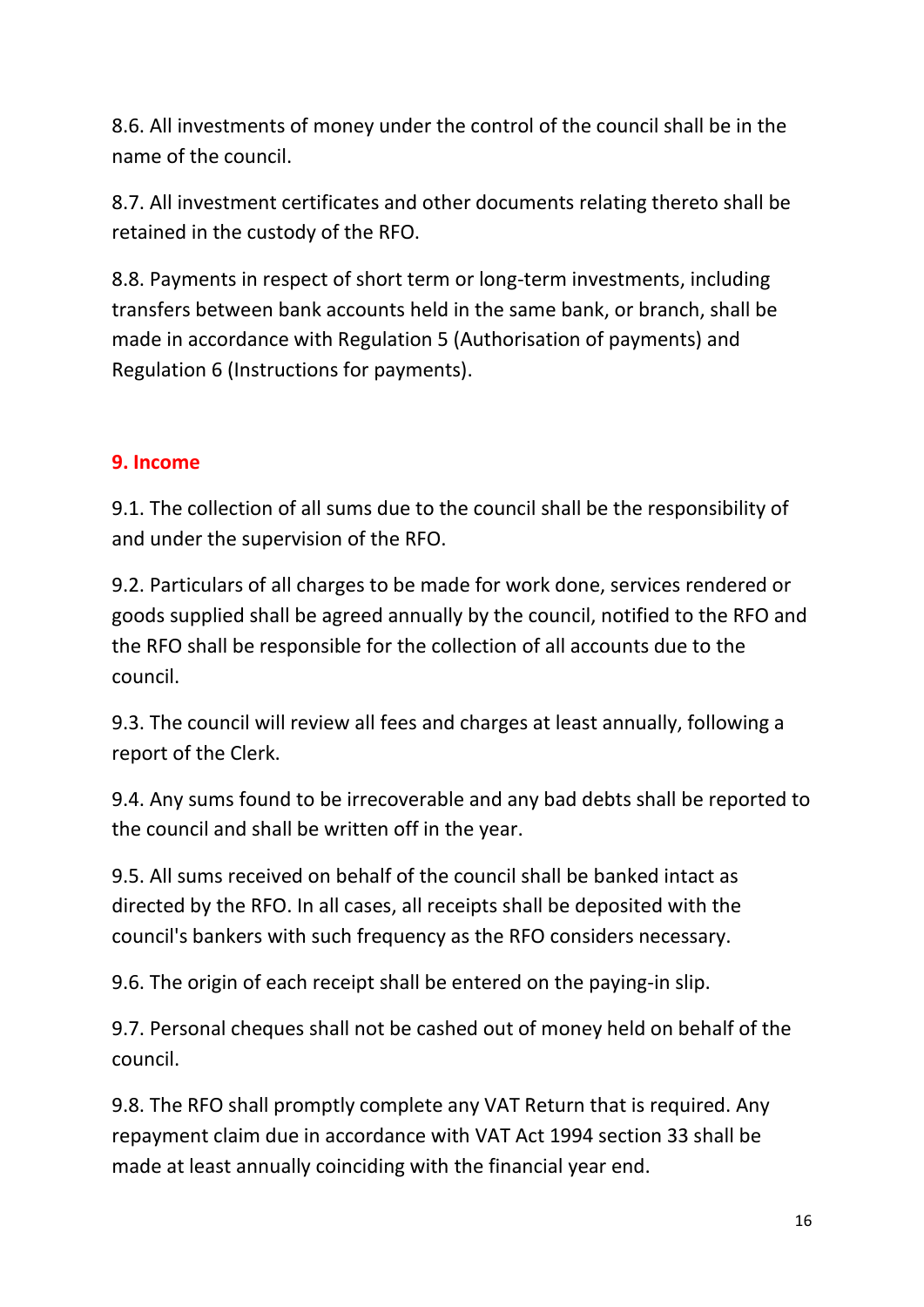9.9. Where any significant sums of cash are regularly received by the council, the RFO shall take such steps as are agreed by the council to ensure that more than one person is present when the cash is counted in the first instance, that there is a reconciliation to some form of control such as ticket issues, and that appropriate care is taken in the security and safety of individuals banking such cash.

9.10. Any income arising which is the property of a charitable trust shall be paid into a charitable bank account. Instructions for the payment of funds due from the charitable trust to the council (to meet expenditure already incurred by the authority) will be given by the Managing Trustees of the charity meeting separately from any council meeting (see also Regulation 16 below).

# **10. Orders for work, goods and services**

10.1. An official order or letter shall be issued for all work, goods and services unless a formal contract is to be prepared or an official order would be inappropriate. Copies of orders shall be retained.

10.2. Order books shall be controlled by the RFO.

10.3. All members and officers are responsible for obtaining value for money at all times. An officer issuing an official order shall ensure as far as reasonable and practicable that the best available terms are obtained in respect of each transaction, usually by obtaining three or more quotations or estimates from appropriate suppliers, subject to any de minimis provisions in Regulation 11.1 below.

10.4. A member may not issue an official order or make any contract on behalf of the council.

10.5. The RFO shall verify the lawful nature of any proposed purchase before the issue of any order, and in the case of new or infrequent purchases or payments, the RFO shall ensure that the statutory authority shall be reported to the meeting at which the order is approved so that the minutes can record the power being used.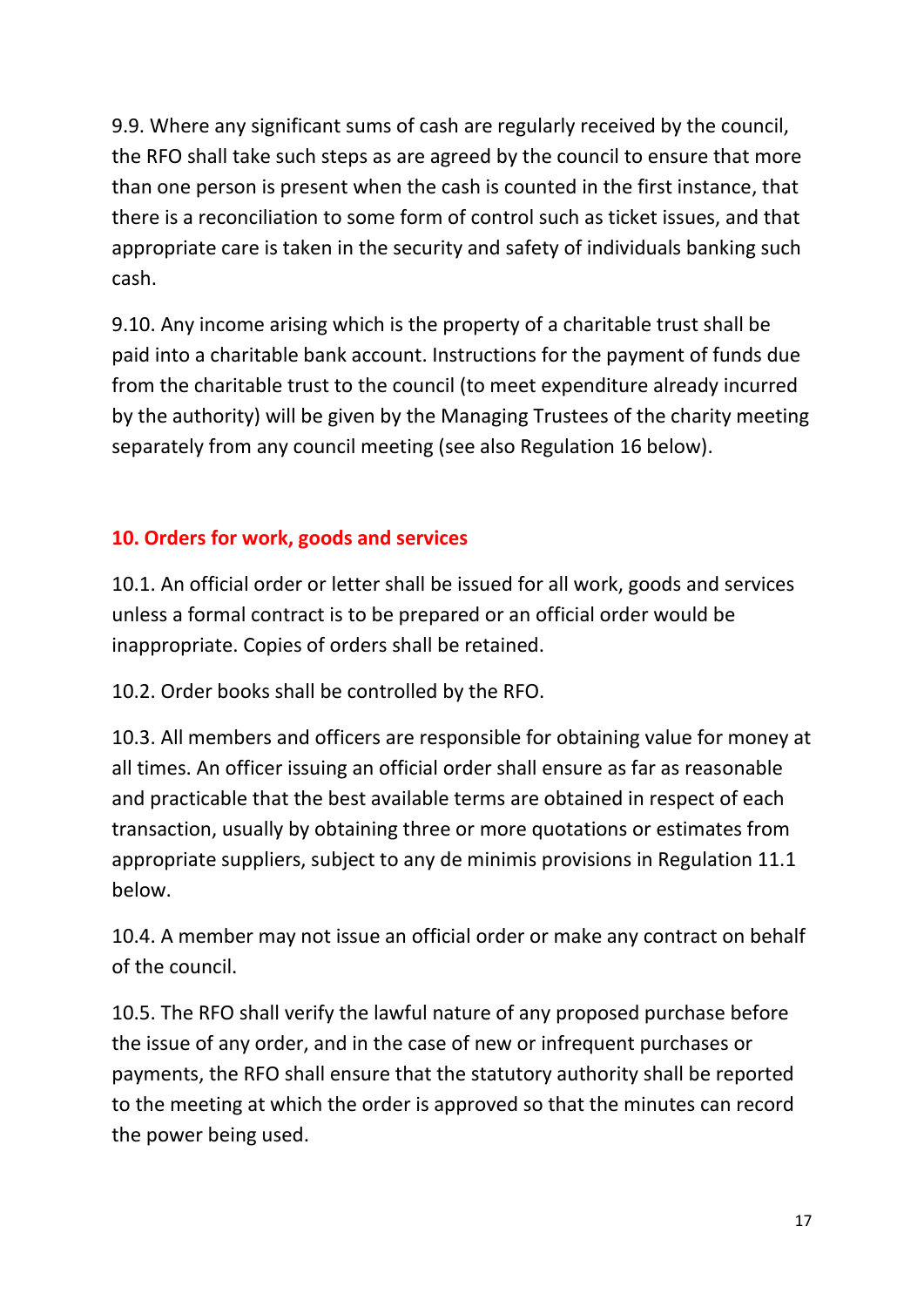#### **11. Contracts**

11.1. Procedures as to contracts are laid down as follows:

a) Every contract shall comply with these financial regulations, and no exceptions shall be made otherwise than in an emergency provided that this regulation need not apply to contracts which relate to items (i) to (vi) below:

i. for the supply of gas, electricity, water, sewerage and telephone services;

ii. for specialist services such as are provided by legal professionals acting in disputes;

iii. for work to be executed or goods or materials to be supplied which consist of repairs to or parts for existing machinery or equipment or plant;

iv. for work to be executed or goods or materials to be supplied which constitute an extension of an existing contract by the council;

v. for additional audit work of the external auditor up to an estimated value of £500 (in excess of this sum the Clerk and RFO shall act after consultation with the Chairman and Vice Chairman of council); and

vi. for goods or materials proposed to be purchased which are proprietary articles and / or are only sold at a fixed price.

b) Where the council intends to procure or award a public supply contract, public service contract or public works contract as defined by The Public Contracts Regulations 2015 ("the Regulations") which is valued at £25,000 or more, the council shall comply with the relevant requirements of the Regulations<sup>2</sup>.

<sup>&</sup>lt;sup>2</sup> The Regulations require councils to use the Contracts Finder website to advertise contract opportunities, set out the procedures to be followed in awarding new contracts and to publicise the award of new contracts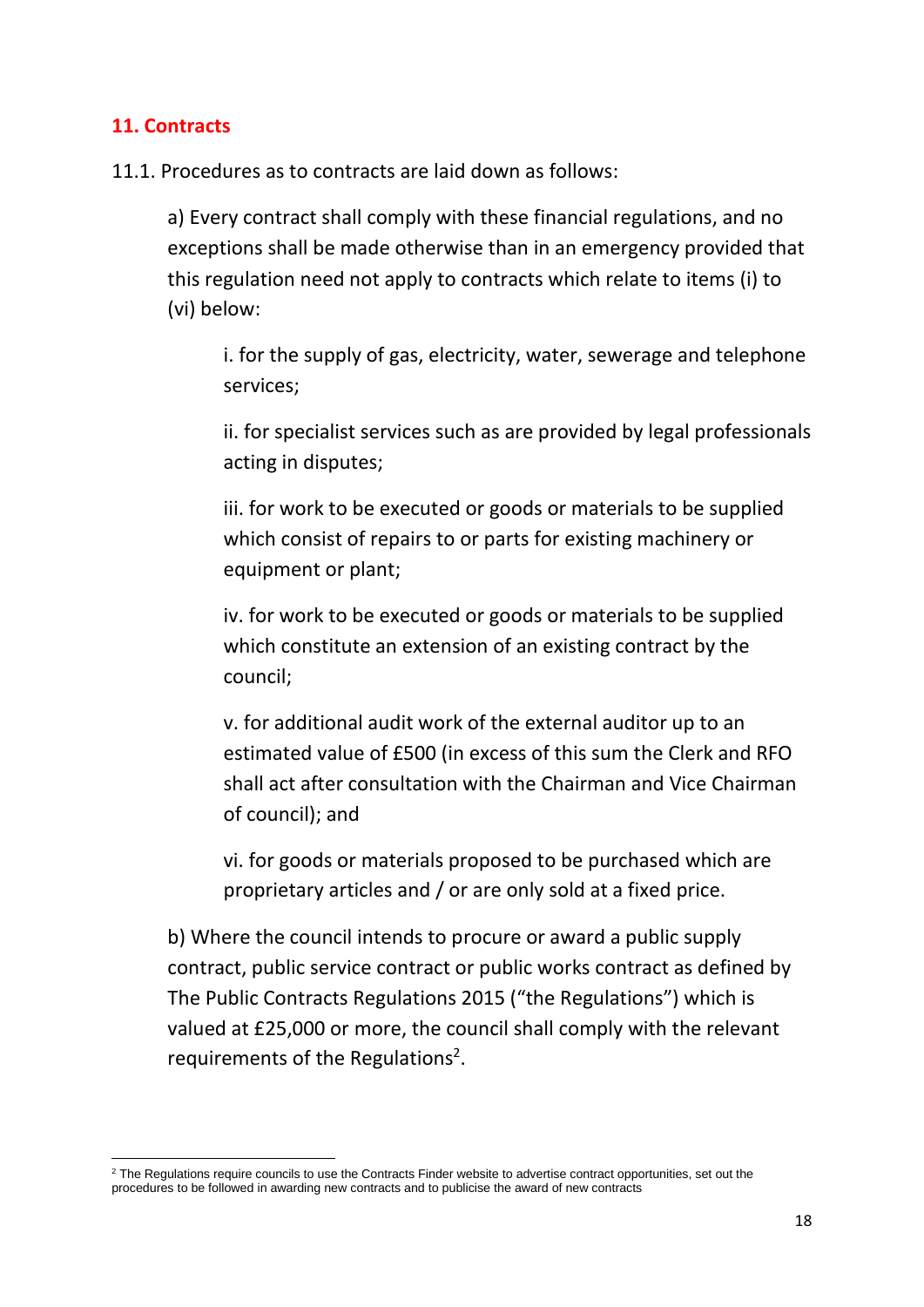c) The full requirements of The Regulations, as applicable, shall be followed in respect of the tendering and award of a public supply contract, public service contract or public works contract which exceed thresholds in The Regulations set by the Public Contracts Directive 2014/24/EU (which may change from time to time) $3$ .

d) When applications are made to waive financial regulations relating to contracts to enable a price to be negotiated without competition the reason shall be embodied in a recommendation to the council.

e) Such invitation to tender shall state the general nature of the intended contract and the Clerk shall obtain the necessary technical assistance to prepare a specification in appropriate cases. The invitation shall in addition state that tenders must be addressed to the Clerk in the ordinary course of post. Each tendering firm shall be supplied with a specifically marked envelope in which the tender is to be sealed and remain sealed until the prescribed date for opening tenders for that contract.

f) All sealed tenders shall be opened at the same time on the prescribed date by the Clerk in the presence of at least one member of council.

g) Any invitation to tender issued under this regulation shall be subject to Standing Orders[], <sup>4</sup>[insert reference of the council's relevant standing order] and shall refer to the terms of the Bribery Act 2010.

h) When it is to enter into a contract of less than £25,000 in value for the supply of goods or materials or for the execution of works or specialist services other than such goods, materials, works or specialist services as are excepted as set out in paragraph (a) the Clerk or RFO shall obtain 3 quotations (priced descriptions of the proposed supply); where the value is below £3,000 and above £100 the Clerk or RFO shall strive to obtain 3 estimates. Otherwise, Regulation 10.3 above shall apply.

<sup>&</sup>lt;sup>3</sup> Thresholds currently applicable are:

a) For public supply and public service contracts 209,000 Euros (£181,302) b) For public works contracts 5,225,000 Euros (£4,551,413)

<sup>4</sup> Based on NALC's Model Standing Order 18d ©NALC 2018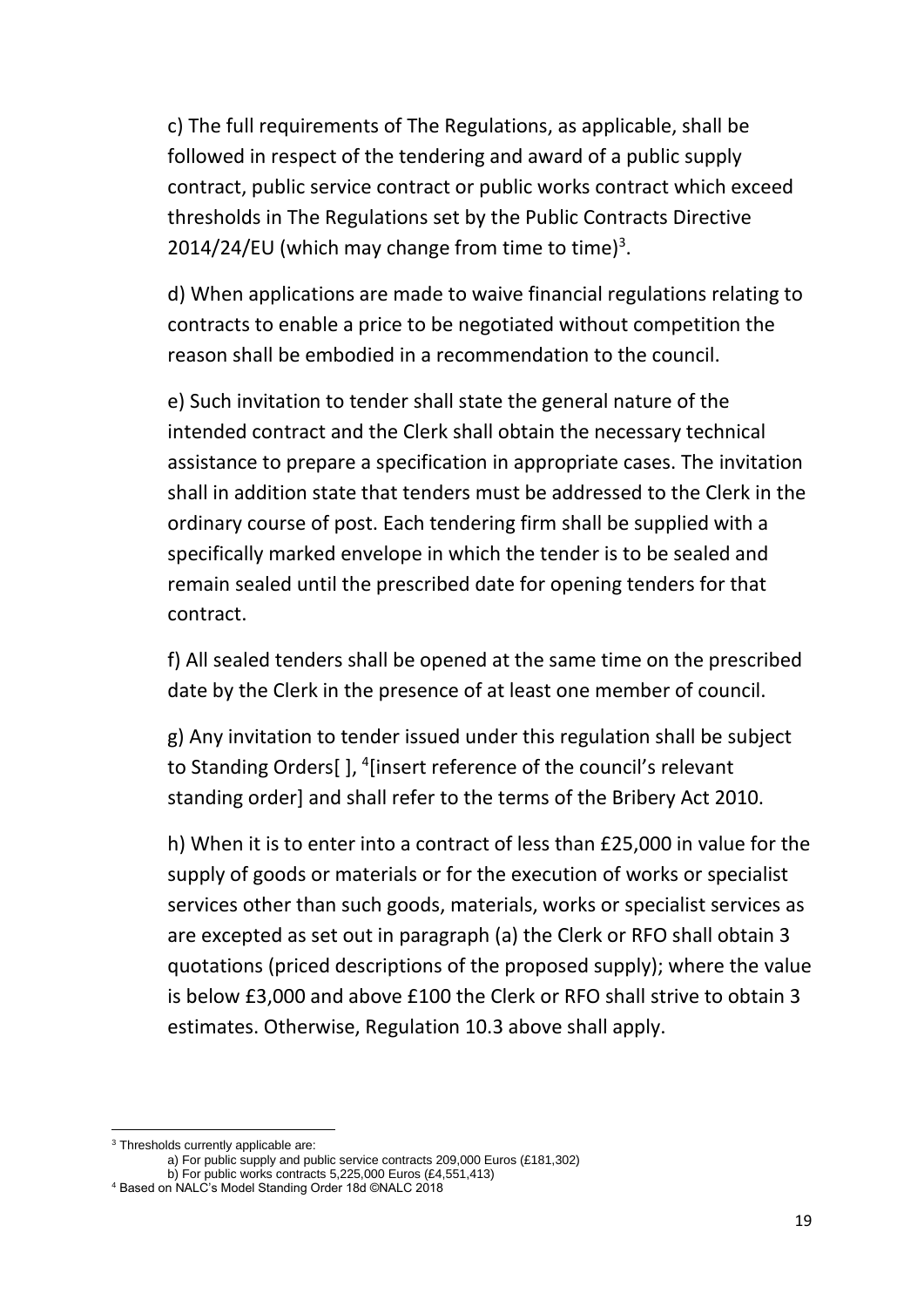i) The council shall not be obliged to accept the lowest or any tender, quote or estimate.

j) Should it occur that the council, or duly delegated committee, does not accept any tender, quote or estimate, the work is not allocated and the council requires further pricing, provided that the specification does not change, no person shall be permitted to submit a later tender, estimate or quote who was present when the original decision-making process was being undertaken.

#### **12. Payments under contracts for building or other construction works**

12.1. Payments on account of the contract sum shall be made within the time specified in the contract by the RFO upon authorised certificates of the architect or other consultants engaged to supervise the contract (subject to any percentage withholding as may be agreed in the particular contract).

12.2. Where contracts provide for payment by instalments the RFO shall maintain a record of all such payments. In any case where it is estimated that the total cost of work carried out under a contract, excluding agreed variations, will exceed the contract sum of 5% or more a report shall be submitted to the council.

12.3. Any variation to a contract or addition to or omission from a contract must be approved by the council and Clerk to the contractor in writing, the council being informed where the final cost is likely to exceed the financial provision.

#### **13. Stores and equipment**

13.1. The officer in charge of each section shall be responsible for the care and custody of stores and equipment in that section.

13.2. Delivery notes shall be obtained in respect of all goods received into store or otherwise delivered and goods must be checked as to order and quality at the time delivery is made.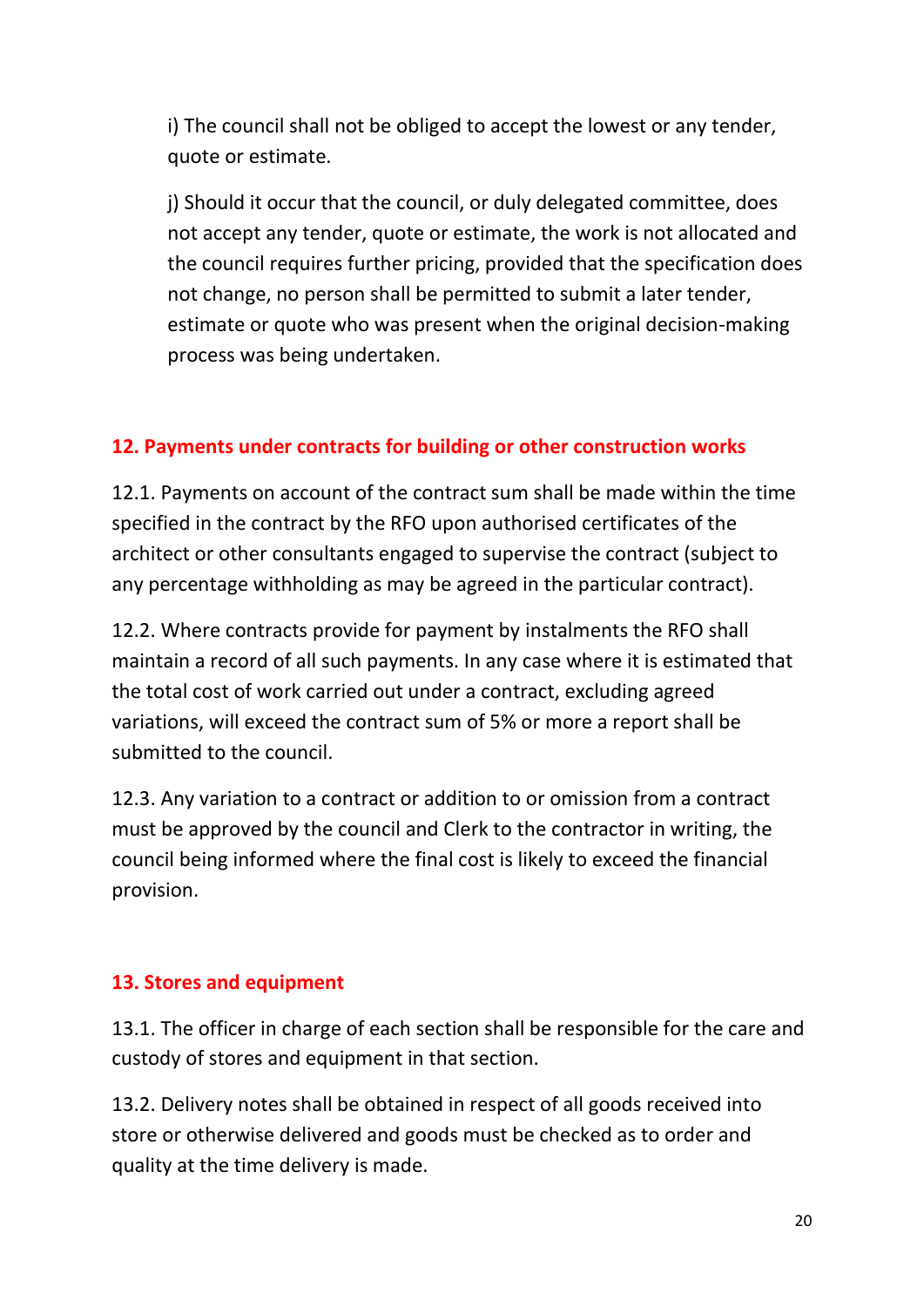13.3. Stocks shall be kept at the minimum levels consistent with operational requirements.

13.4. The RFO shall be responsible for periodic checks of stocks and stores at least annually.

# **14. Assets, properties and estates**

14.1. The Clerk shall make appropriate arrangements for the custody of all title deeds and Land Registry Certificates of properties held by the council. The RFO shall ensure a record is maintained of all properties held by the council, recording the location, extent, plan, reference, purchase details, nature of the interest, tenancies granted, rents payable and purpose for which held in accordance with Accounts and Audit Regulations.

14.2. No tangible moveable property shall be purchased or otherwise acquired, sold, leased or otherwise disposed of, without the authority of the council, together with any other consents required by law, save where the estimated value of any one item of tangible movable property does not exceed £250.

14.3. No real property (interests in land) shall be sold, leased or otherwise disposed of without the authority of the council, together with any other consents required by law. In each case a report in writing shall be provided to council in respect of valuation and surveyed condition of the property (including matters such as planning permissions and covenants) together with a proper business case (including an adequate level of consultation with the electorate).

14.4. No real property (interests in land) shall be purchased or acquired without the authority of the full council. In each case a report in writing shall be provided to council in respect of valuation and surveyed condition of the property (including matters such as planning permissions and covenants) together with a proper business case (including an adequate level of consultation with the electorate).

14.5. Subject only to the limit set in Regulation 14.2 above, no tangible moveable property shall be purchased or acquired without the authority of the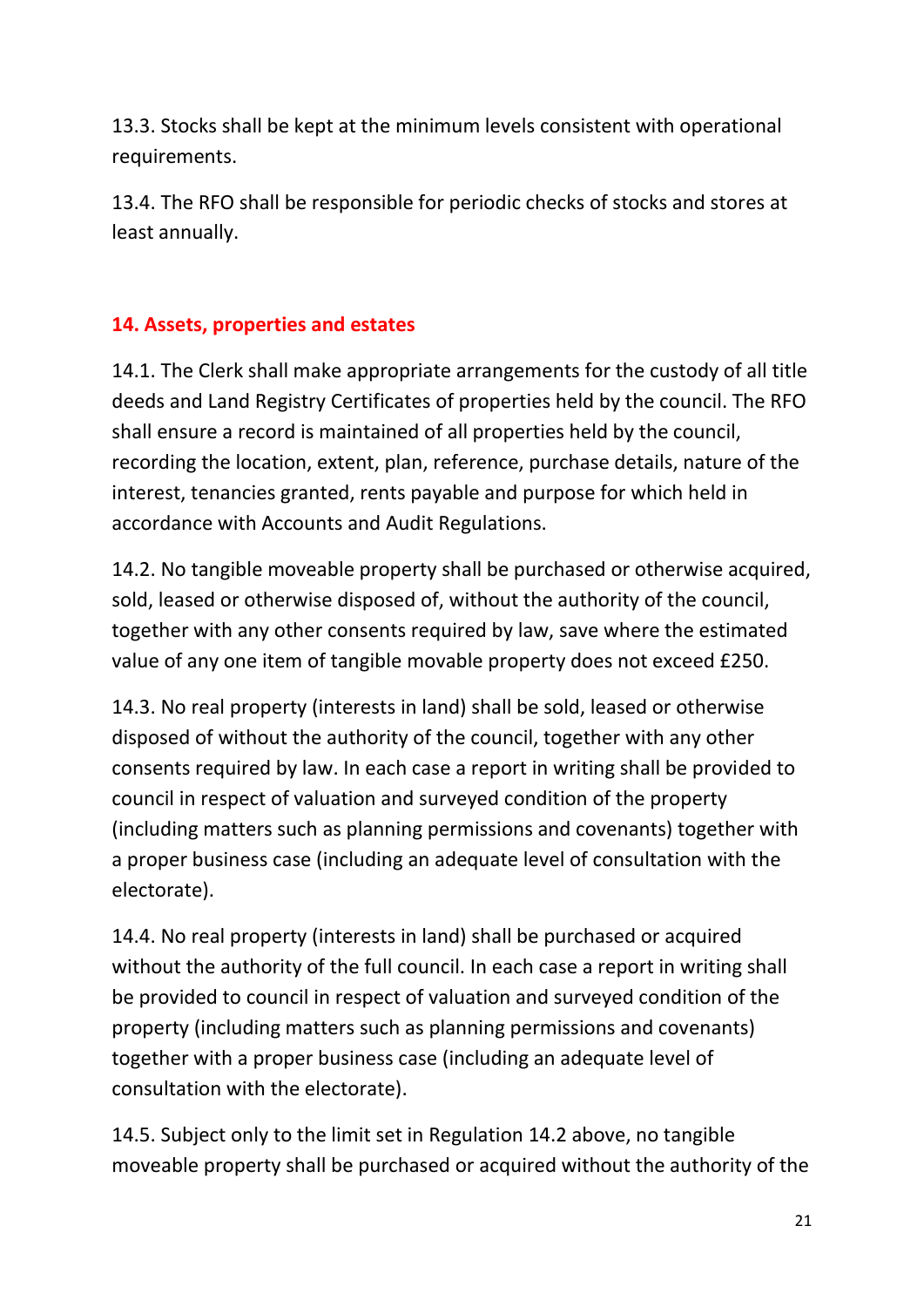full council. In each case a report in writing shall be provided to council with a full business case.

14.6. The RFO shall ensure that an appropriate and accurate Register of Assets and Investments is kept up to date. The continued existence of tangible assets shown in the Register shall be verified at least annually, possibly in conjunction with a health and safety inspection of assets.

#### **15. Insurance**

15.1. Following the annual risk assessment (per Regulation 17), the RFO shall effect all insurances and negotiate all claims on the council's insurers.

15.3. The RFO shall keep a record of all insurances effected by the council and the property and risks covered thereby and annually review it.

15.4. The RFO shall be notified of any loss liability or damage or of any event likely to lead to a claim, and shall report these to council at the next available meeting.

15.5. All appropriate members and employees of the council shall be included in a suitable form of security or fidelity guarantee insurance which shall cover the maximum risk exposure as determined [annually] by the council, or duly delegated committee.

# **16. Charities**

16.1. Where the council is sole managing trustee of a charitable body the Clerk and RFO shall ensure that separate accounts are kept of the funds held on charitable trusts and separate financial reports made in such form as shall be appropriate, in accordance with Charity Law and legislation, or as determined by the Charity Commission. The Clerk and RFO shall arrange for any audit or independent examination as may be required by Charity Law or any Governing Document.